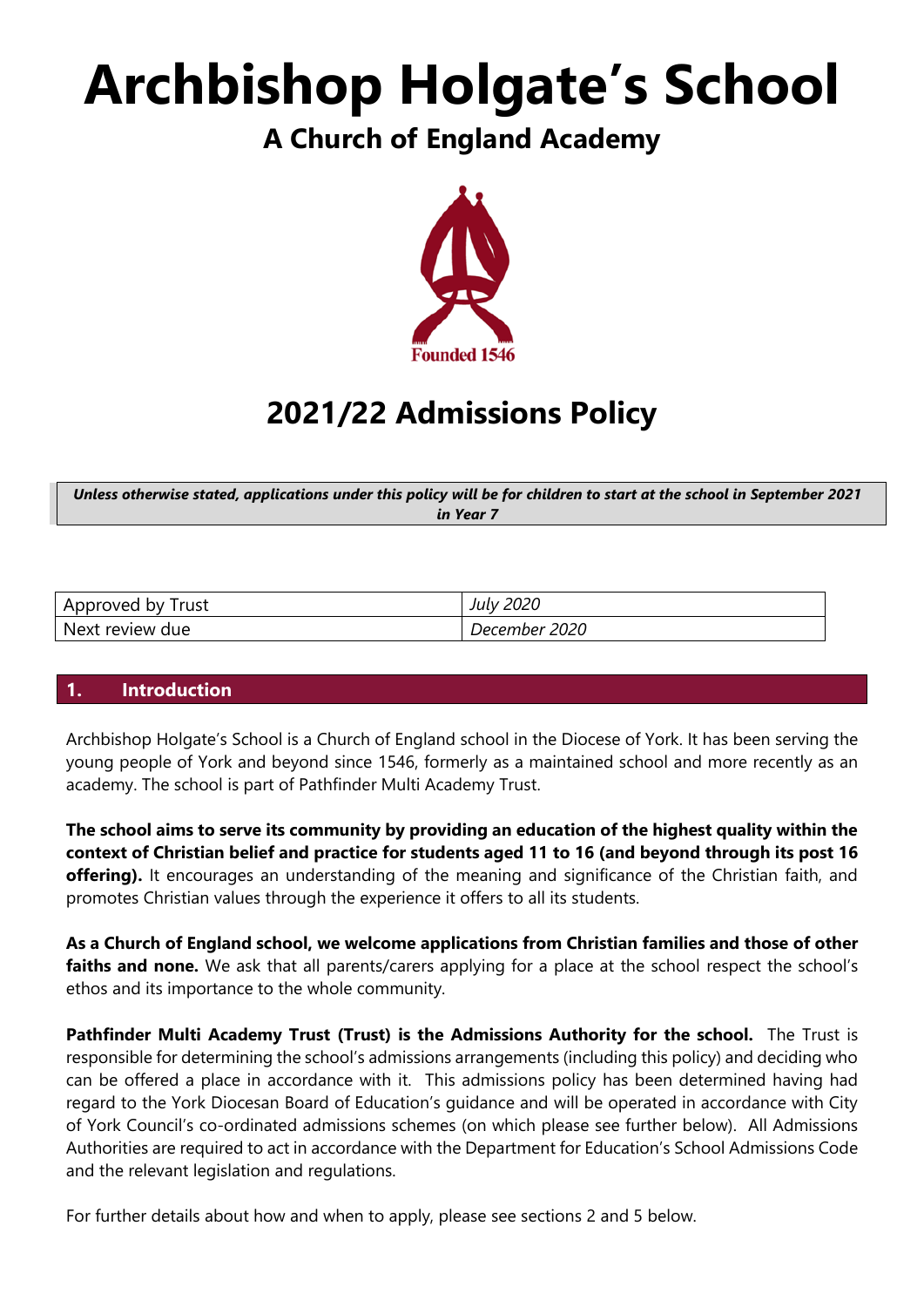# *Please contact the school on 01904 411341 or reception@archbishopholgates.org and/or your home local authority if you need any help in applying.*

# **(a) Local Authority co-ordination of normal admissions round**

The admission process for the normal admissions round (i.e. for admission to Year 7 is always co-ordinated by local authorities.

**You should apply for a place at school in the normal admissions round by completing the online application form<sup>1</sup> of the local authority (Unitary or County Council) in the area in which you live (your "home" local authority) by 31 October 2020.** You should do this even if your "home" local authority is not the City of York Council, which is the relevant local authority area for the school.

The process will give you the ability to express ranked preferences for places at any state funded school/academy, whether or not they are within your home local authority area. This allows co-ordination to take place between your home local authority, the local authorities of the schools you have applied to (if different) and the Admissions Authorities for those schools. The Admissions Authority will rank the applications of all applicants naming the school as one of their preferences and provide this information to the local authority in which the school is situated to enable co-ordination. You will then receive an offer, via your home local authority, for the highest ranking school where a place is available<sup>2</sup>. This is so that parents/carers will receive only one offer of a place at a school for their child.

**You will receive your offer letter from your home local authority outlining your allocated school place by 1 March 2021 and should ensure that you carefully follow the instructions contained with that letter relating to taking up the place and any other relevant matters.** You will also be informed of any rights you have to appeal and the right to be placed on school waiting lists in this letter.

*If your home local authority is City of York Council, applications can be made online at [www.york.gov.uk/schooladmissions.](http://www.york.gov.uk/schooladmissions) If you cannot complete an online application, please contact the School Services team on 01904 551 554 for assistance. If City of York Council is not your home local authority, you should contact the home local authority for details of how to access their admission processes.*

# **(b) Supplementary Information Form**

 $\overline{a}$ 

**If you are applying for priority application to the school on the basis of one of the oversubscription criteria set out in section 4 below which states that a Supplementary Information Form is required, you will also need to complete and return the attached Supplementary Information Form.** This is in addition to the requirement outlined above to submit your application to your home local authority. If you are not applying for priority on the basis of one of these oversubscription criteria, there is no need to complete a Supplementary Information Form.

The completed Supplementary Information Form must reach the Trust's Admissions Clerk by 31 October 2020. (Please do not send a Supplementary Information Form to your local authority, as they will not be able to take account of the information you have provided.) Please send forms to the Trust at Archbishop Holgate's School, Hull Road, York, YO10 5ZA, marked for the attention of the Admissions Clerk. **If the Supplementary Information Form has not been returned and fully completed by this date, you may lose the priority that you might otherwise have received** (please see following text in relation to late applications.) You should make sure you allow the time to get any necessary supplementary information/signatures required for the Form prior to the deadline for its return.

*<sup>1</sup> If you have difficulties completing the online form please contact the local authority for assistance. Alternative formats will be made available as appropriate to meet applicant needs.*

*<sup>2</sup> You home local authority will advise you in the event that no places are available in any of the schools included within your application.*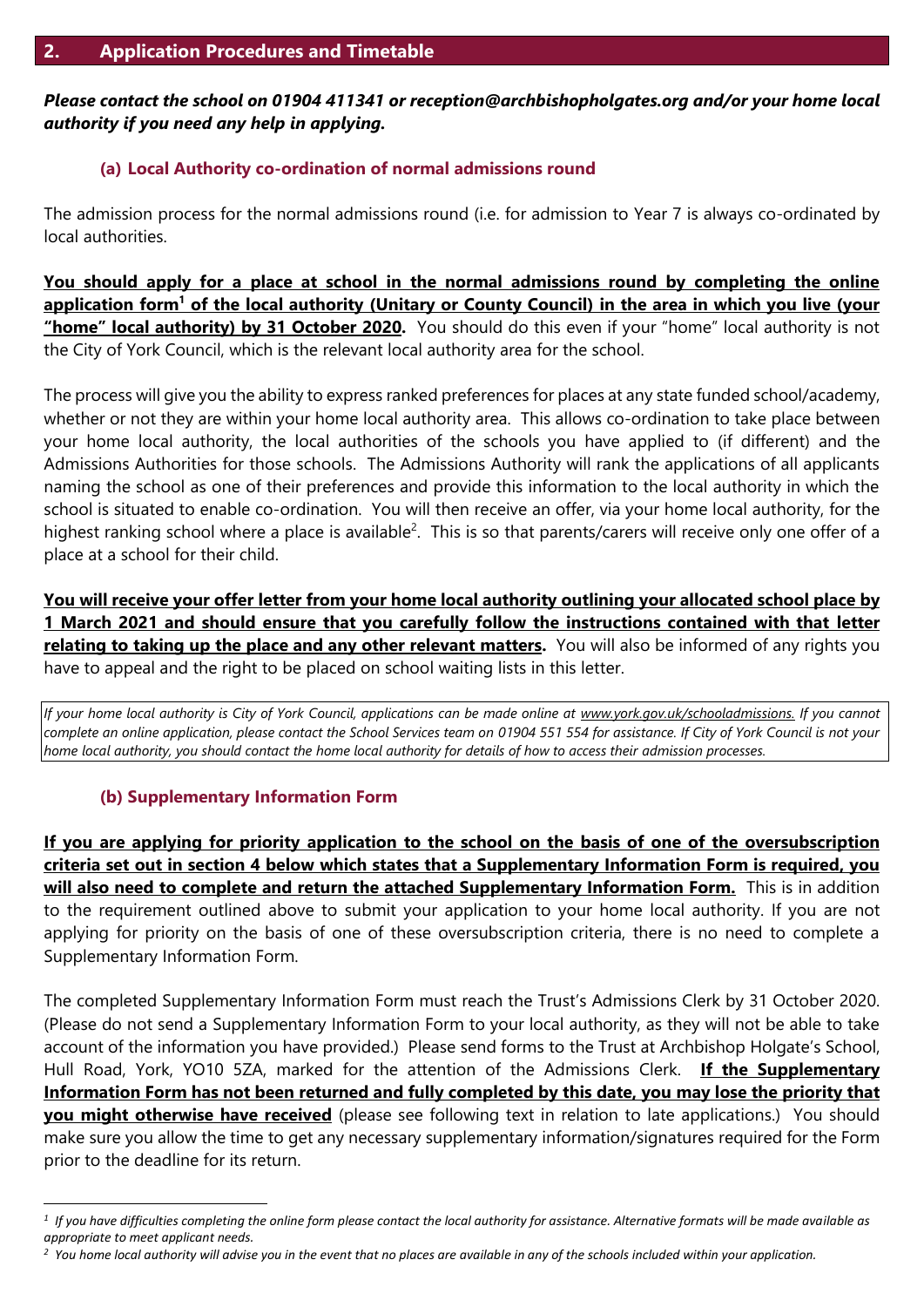#### **(c) Late applications**

Applications received by your home local authority after the closing date (31 October 2020) are "late applications." Their treatment will depend on the date they are received.

The Trust will consider applications that are late but which are received by 31 December 2020 at the same time as "on time" applications if the late application is accompanied by a reason as to why it is late and the Trust determines that that reason is satisfactory.

Late applications received after 31 December 2020, but before the start of the school year 2 September 2021), will always be processed as late applications. They will be considered against the same criteria as "on time" applications, assessed as at the time the application is made, but will only be considered once all "on time" applications have been processed. As such, they will have less chance of success.

Late applications received after City of York Council's period of co-ordination has ended (31 December 2021) will be considered as "in year" applications (please see section 6 on "in year" applications).

#### **3. Admission number**

The school's Published Admission Number – that is number of places available for admission to Year 7 at the school in September 2021 - is 300. If no more than 300 applications are received where the school is included as a preference, places will be made available for all applicants.

# **4. Allocation of places**

The school will admit **all children with a Statement of Special Educational Needs (SEN) or Education, Health and Care Plan (EHCP)** in whose Statement or EHCP the school is named. If your child has any such statement or EHCP, please contact your home local authority who will advise you on the process for gaining admission to the school.

If the number of preferences expressed for the school exceeds the number of places remaining available (after the admission of any children with a Statement of SEN or an EHCP whose Statement or EHCP names the school), priority will be awarded to applicants using the following oversubscription criteria, which will be applied in the order of priority shown.

# **1. Children who are either currently or have previously been 'looked after'**

*This applies to all children who are currently in the care of a local authority; all children who have been adopted from local authority care (subject to an adoption, residence or special guardianship order); and all children who appear to have been in state care outside of England and ceased to be in state care as a result of being adopted. A child is regarded as having been in state care in a place outside of England if they were accommodated by a public authority, a religious organisation or any other provider of care whose sole purpose is to benefit society.*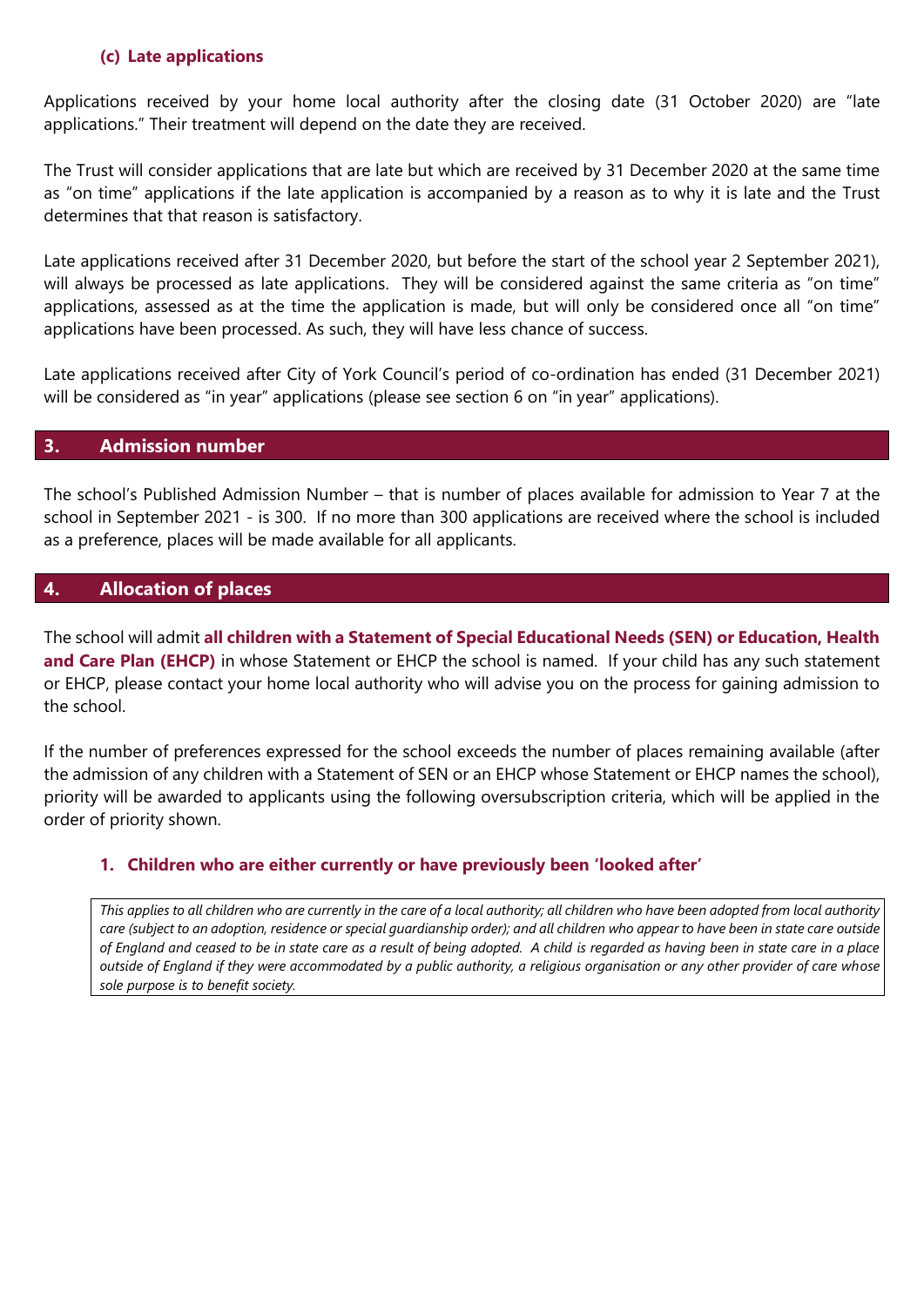# **2. Children satisfying the requirements for a Foundation Place** *(up to 30% remaining places)*

*Up to 30% of the remaining places available (after the admission of any children with a Statement of SEN or an EHCP whose Statement or EHCP names the school and after admission of any looked after and previously looked after children) will be available for those applicants satisfying the requirements for a Foundation Place. The actual proportion will be determined by the number of applicants eligible for a Foundation Place.*

*At least two thirds of Foundation Places will be available to applicants satisfying the requirements under 2A below (Christian Foundation Places). Up to a third of Foundation places will be available to applicants satisfying the requirements under 2B below (Other Foundation Places). In the event that there are fewer applicants satisfying the requirements than places available under 2B, the remaining available places will be made available to those satisfying the requirements under 2A. 3*

*To be eligible for a Foundation Place under 2A (Christian Foundation Places) or 2B (Other Foundation Places), the applicant must be able to demonstrate the required frequency of worship by the child or at least one parent/carer. The minimum level of worship will be attendance at least six times in the year immediately prior to the date of application. In the event that during the period specified for attendance at worship the church or, in relation to those of other faiths, relevant place of worship, has been closed for public worship and has not provided alternative premises for that worship, the requirements of these [admissions] arrangements in relation to attendance will only apply to the period when the church, or in relation to those of other faiths, relevant place of worship, or alternative premises have been available for public worship.*

#### *A. Christian Foundation Places*

*Places under this category are available for those of the Christian faith.*

*In order to qualify for a Christian Foundation Place, the required level of worship must take place at a regular public service at a Christian place of worship. A Christian place of worship is defined as a Church which is in full membership of Churches Together in Britain and Ireland<sup>4</sup> .*

#### *B. Other Foundation Places*

 $\overline{a}$ 

*Places under this category are available those of the following faiths: Buddhism, Hinduism, Islam, Judaism and Sikhism.*

*In order to qualify for a Foundation Place under this category, the relevant worship must take place at a regular public service at a recognised place of worship for the relevant faith.* 

#### *C. Further categorisation – all Foundation Places*

*In the event that there are more eligible applicants satisfying the requirements for a Foundation Place under sub criterions 2A or 2B (as the case may be) than there are places available, priority will be given within the relevant sub-criterion as follows:*

*A. First priority – where the child or at least one parent/carer has attended the required worship an average of at least twice a month for at least one year immediately prior to the date of application.* 

*B. Second priority –where the child or at least one parent/carer has attended the required worship an average of at least once a month for at least one year immediately prior to the date of application.* 

*C. Third priority –where the child or at least one parent/carer has attended the required worship an average of at least six times in the year immediately prior to the date of application.* 

*Priority will be given within each of the three priority categories above to those who live the furthest away from their next nearest Church of England secondary school using the nearest available safe walking route. Distances will be measured by a GIS mapping system from the child's home address to the main entrance of the nearest Church of England secondary school. (Where a safe walking route does not exist, we will measure along main roads including using maps from third-party mapping companies.) If the measurement of the distance from home to the nearest Church of England secondary school does not distinguish between two or more applicants*  with equal priority, random allocation will be used as the final tie-breaker. This will be supervised by someone independent of the *school and the Trust.*

*In order to be eligible for consideration under this criterion, you will need to submit a completed Supplementary Information Form as outlined in section 2(b) above which includes verification of attendance at worship from your minister of religion. Those falling outside the Foundation Place allocation will be considered under the next relevant criterion.* 

<sup>&</sup>lt;sup>3</sup> For example, if those satisfying the requirements for 2B "Other Foundation Places" accounted for 5% of the remaining places available (after the *admission of any children with a Statement of SEN or an EHCP whose Statement or EHCP names the school and after admission of any looked after and previously looked after children), 25% of the remaining places would be available for those satisfying the requirements for 2A (Christian Foundation Places).*

*<sup>4</sup> For up to date information on membership of Churches Together in Britain and Ireland, please visit their website at www.ctbi.org.uk.*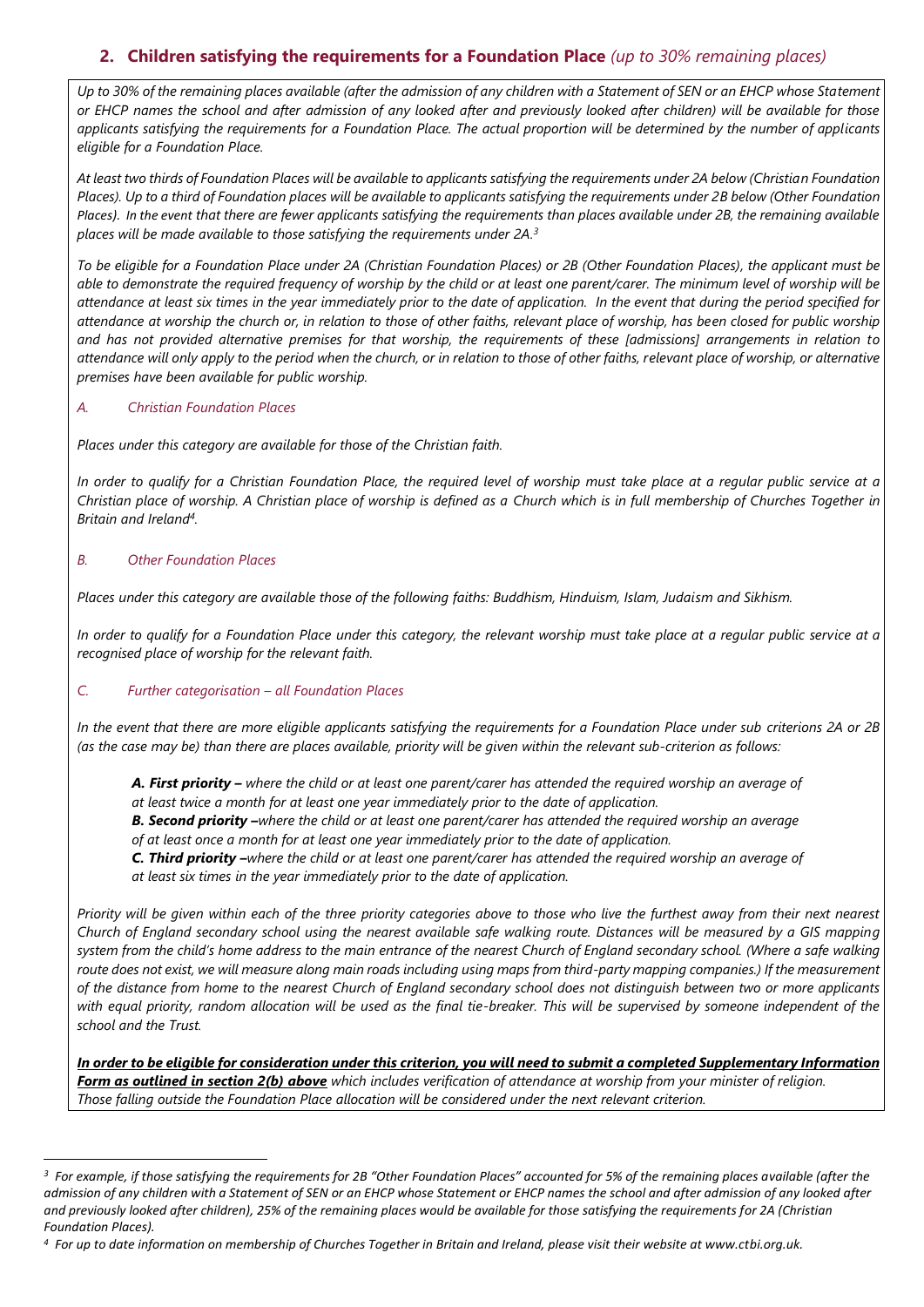#### **3. Children with exceptional social or medical needs which make the school the most suitable school for the child**

*To be given priority on this basis, the Trust would have to be satisfied that the child's needs were such that the school would be the most suitable school for the child.* 

*In order to be eligible for consideration under this criterion, you will need to submit a completed Supplementary Information Form as outlined in section 2(b) above. The Supplementary Information Form will need to be accompanied by professional supporting evidence, in writing, from a doctor, specialist, health professional or social worker (as appropriate) setting out:*

*-The relevant needs*

*-How those needs would affect the child's education or ability to get to school; and*

*-The particular reasons why the school would be the most suitable for the child as a result e.g. the difficulties that would be caused if the child had to attend another setting.* 

*The Trust may liaise any third parties as they may deem appropriate in making their assessment.*

#### **4. Children with siblings who will be on roll at the school at the proposed date of admission**

*"Siblings" for the purposes of this criterion are brothers or sisters living in the same house, as their primary place of residence.* 

*For the purposes of this criterion, a child will be another child's brother or sister if they are their natural brother/sister; adopted brother/sister; half brother/sister; step brother/sister; or foster brother/sister. The definition does not include cousins or other family members sharing a house.*

# **5. Children of staff employed at the school**

*In order to be eligible for admission under this criterion, the member of staff must be employed by Archbishop Holgate's School.*

*In order to be eligible for consideration under this criterion, you will need to submit a completed Supplementary Application Form as outlined in section 2(b).*

*If there are more eligible applicants than places available under this criterion, random allocation will be used as the tie-breaker. This will be supervised by someone independent of the school and the Trust.*

#### **6. Children living in the school's Catchment Area**

*The Catchment Area for the school is the area determined in partnership between City of York Council and the Trust and is shown at Appendix 1. It is also available online at [www.york.gov.uk/schooladmissions](http://www.york.gov.uk/schooladmissions) and in the City of York Council's Guide for School Catchment Areas.*

#### *7.* **Any other Children out of catchment area**

**Tie- Breaker –** Save as set out at criteria 2, 6 and 7 above, if there are more applications within any given criterion than there are remaining places available, the places will be allocated to children satisfying the relevant criterion who live closest to the school using the nearest available safe walking route. Distances will be measured by a GIS mapping system from the child's home address to the main entrance of the school. Where a safe walking route does not exist, we will measure along main roads including using maps from third-party mapping companies. If the measurement of the distance from home to school above does not distinguish between two or more applicants with equal priority, random allocation will be used as the final tie-breaker. This will be supervised by someone independent of the school and the Trust.

**Address –** You should consult your "home" local authority's guidance on what is the child's address for the purposes of your application. The correct address to be used for the purpose of the local authority's application process will be used for the purpose of applying this over subscription criteria and the tie breaker in this policy. You may be asked to show evidence of any current or previous address and enquiries may be made to obtain verification, including of any third parties, should this be deemed necessary.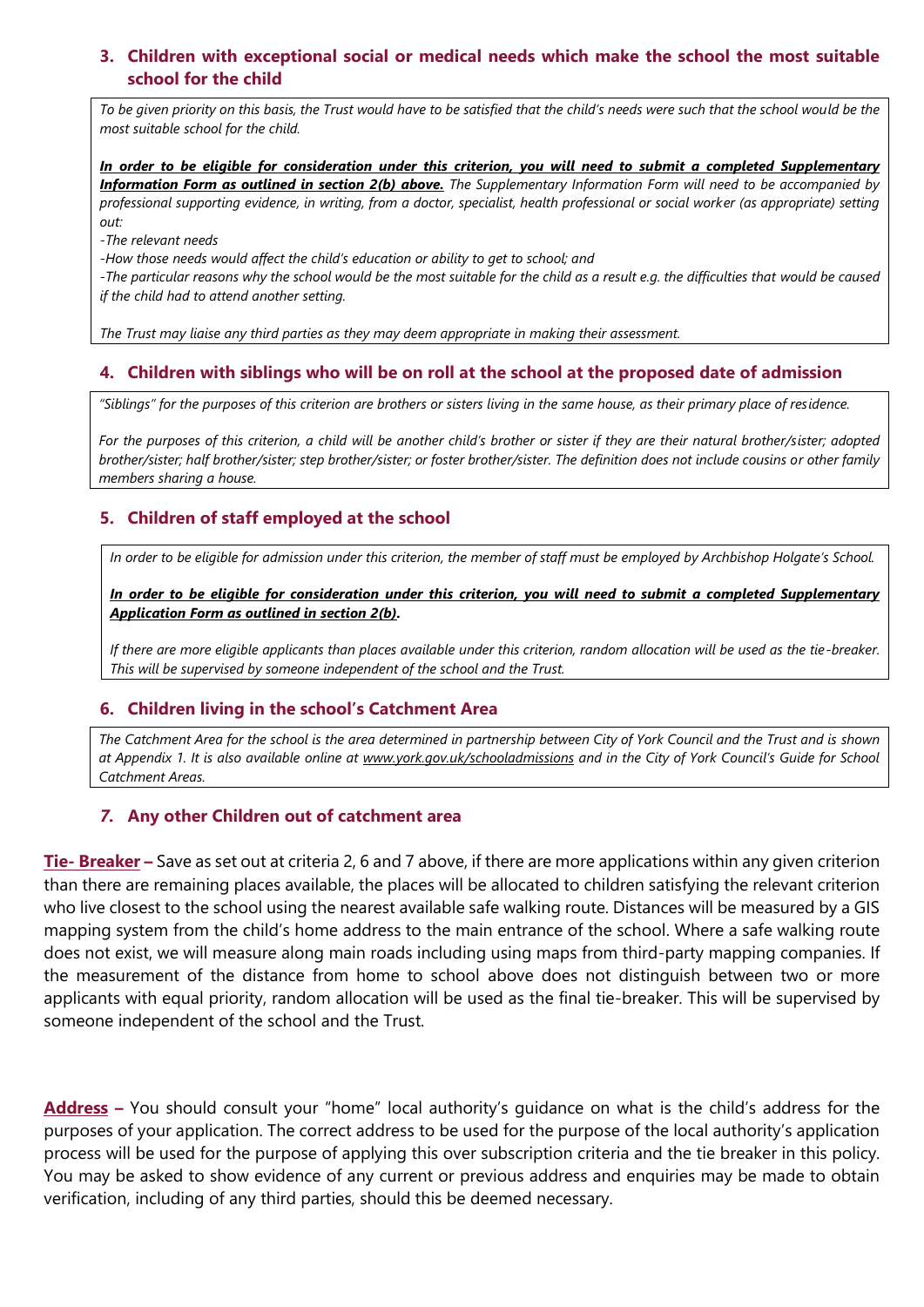#### **(a) Usual entry point**

Children will normally be admitted into the year group relevant to their age and (save as outlined below) application should be made to that year group.

Save as outlined below, for those applying in the normal admissions round, offers will be made for a full time place in Year 7 commencing in September 2021.

#### **(b) Deferring admission: admission outside of normal age group**

Parents/carers may seek to delay their child's admission to school so that they are admitted outside of their normal age group, for example if they have experienced problems such as ill health. Parents/carers considering requesting admission out of the normal age group are encouraged to contact the school at an early stage to discuss their intentions.

The Trust will make decisions on requests for admissions outside the normal age group on the basis of the circumstances of each case and in the best interests of the child concerned. This will include taking account of:

- the parent's/carer's views;
- any information provided about the child's academic, social and emotional development;
- where relevant, their medical history and the views of a medical professional;
- whether they have previously been educated out of their normal age group; and
- where applicable, whether they may naturally have fallen into a lower age group if it were not for being born prematurely.

The Trust will also take account of the views of the Headteacher in assessing the request. When informing the parent/carer of their decision on the year group the child should be admitted to, the Trust will set out clearly the reasons for the decision.

For the purposes of coming to a decision on such deferrals for those children living in the City of York, the Trust has committed to be part of the City of York Council's co-ordinated deferral policy. Further details can be found here: [www.york.gov.uk/schooladmissions.](http://www.york.gov.uk/schooladmissions) As such, where a decision is covered by that policy, a co-ordinated decision will be made by York schools and academies in conjunction with the City of York Council, by which (in the absence of exceptional circumstances) schools and academies within the City will agree to be bound. Where your child deferred entry to primary school or has previously been educated outside of their age group, and this decision was made by an admissions authority in the City of York as part of a co-ordinated decision in accordance with the City of York Council's deferral policy, then you should apply for a place in Year 7 in the same way as for other children in your child's current year group.

If this is not the case and your child has not previously been educated outside of their normal age group, or is new to York or the UK education system, you should request such a deferral as part of the normal admissions round where possible. As such:

- parents/carers wishing to defer admission should still apply for a school place at the normal time i.e. by 31 October 2020; and
- by the same deadline, the parent/carer should also submit a written deferral request to the Headteacher of the school, together with any supporting evidence that the parent/carer wishes to be taken into account.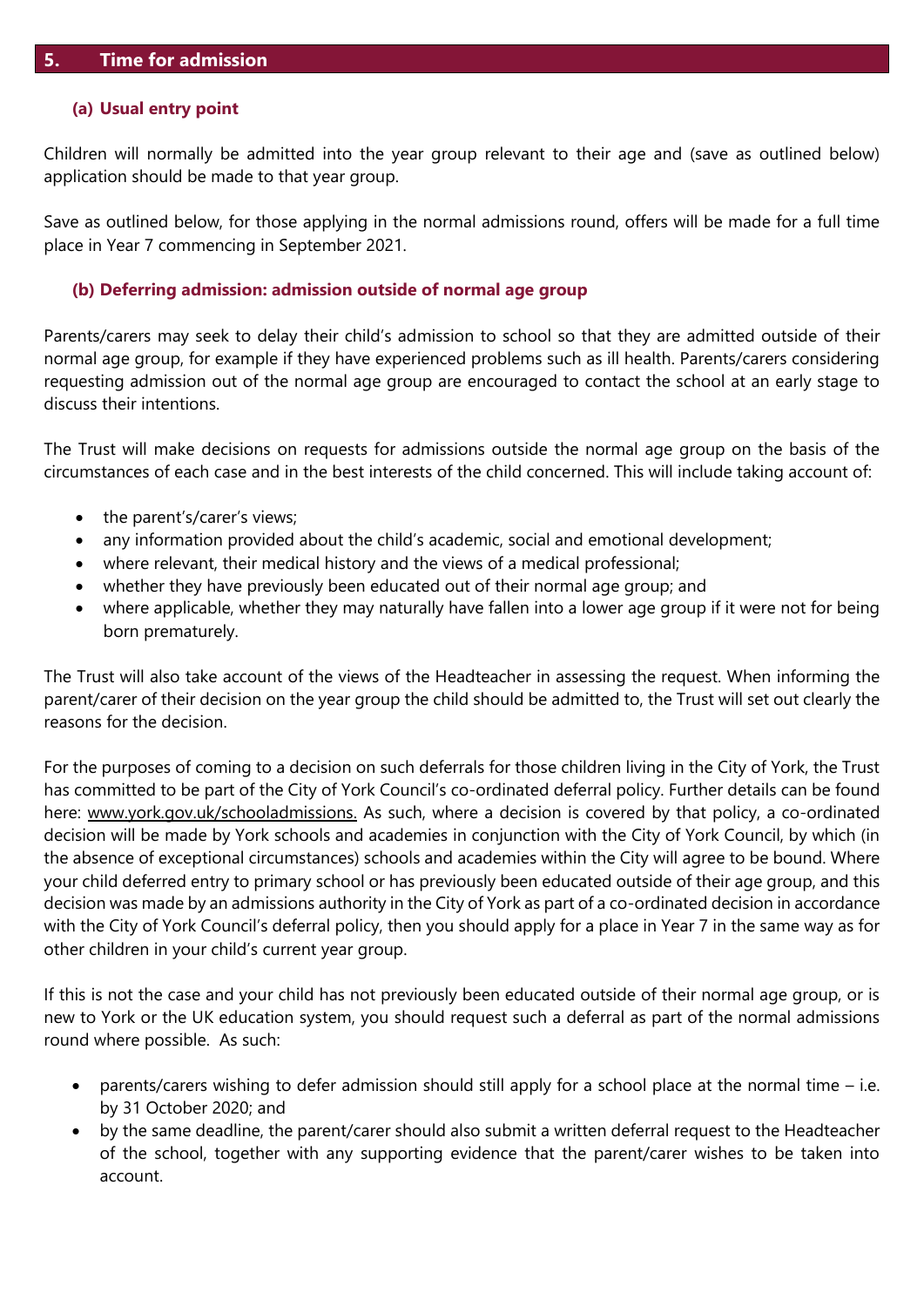This will allow requests to be considered prior to National Offer Day. If the request is approved, then the application and preferences originally submitted will be considered for Year 7 and a decision will be made on the basis of the original application. If a request is not approved, parents/carers should make an "in-year" application at the appropriate time a place is required. We will endeavour to process requests to defer received after 31 October 2020 within 6 weeks from receipt.

Should parents/carers disagree with a decision to refuse their request, they should put their complaint in writing and follow the Trust's complaints policy: whilst parents/carers have a statutory right to appeal against the refusal of a place at a school for which they have applied, this right does not apply if they are offered a place at the school but it is not in their preferred age group.

# **(c) Accelerated admission**

Exceptionally, applicants may seek a place for their child in a higher age group than their usual age group, for example if the child is gifted or talented. Parents/carers considering requesting admission to a higher age group are encouraged to contact the school at an early stage to discuss their intentions and what the best approach might be. The request must be put in writing, addressed to the Headteacher of the school, together with any supporting evidence that the parent/carer wishes to be taken into account. The Trust will make decisions on such requests on the basis of the circumstances of each case and in the best interests of the child concerned. This will include taking account of the criteria set out in (b) above.

In order for the request to be considered prior to the normal admissions round, the request must be received by 30 November 2020. If the request is approved, wherever possible you should submit an application as part of the normal admissions round, for the year group it has been agreed is the most appropriate for the child. Parents/carers should make it clear in their application that an application out of usual year group has been agreed<sup>5</sup>. The application will then be considered in accordance with this admissions policy. The Trust will not give the application lower priority on the basis that the child is being admitted out of their normal age group. If the request is rejected, you should apply in the usual way for your child to join their correct age group. Should parents/carers disagree with a decision to refuse their request, they should put their complaint in writing and follow the Trust's complaints policy.

# **6. In-year admissions**

In-year admissions are admissions outside the normal admissions round.

Parents/carers may apply for a change of school for their child at any time. Please call the school on 01904 411341 or email us at reception@archbishopholgates.org to find out about any in-year vacancies. Parents/Carers are also to contact City of York Council School Services on 01904 51554.

*Please note that there may be several interested applicants for any available place and that the City of York Council hold waiting lists of refused and requested preferences for all year groups at all schools. There may therefore be other applicants who are more entitled to an available place at the time at which a place becomes available.*

# **(a) Application process**

 $\overline{a}$ 

The school is part of the City of York Council's co-ordinated in-year admissions scheme. As such, if the City of York Council is the home local authority, you should complete the City of York Council's in-year online

*<sup>5</sup> As the date of birth will fall outside the normal date of birth range for the required admissions round.*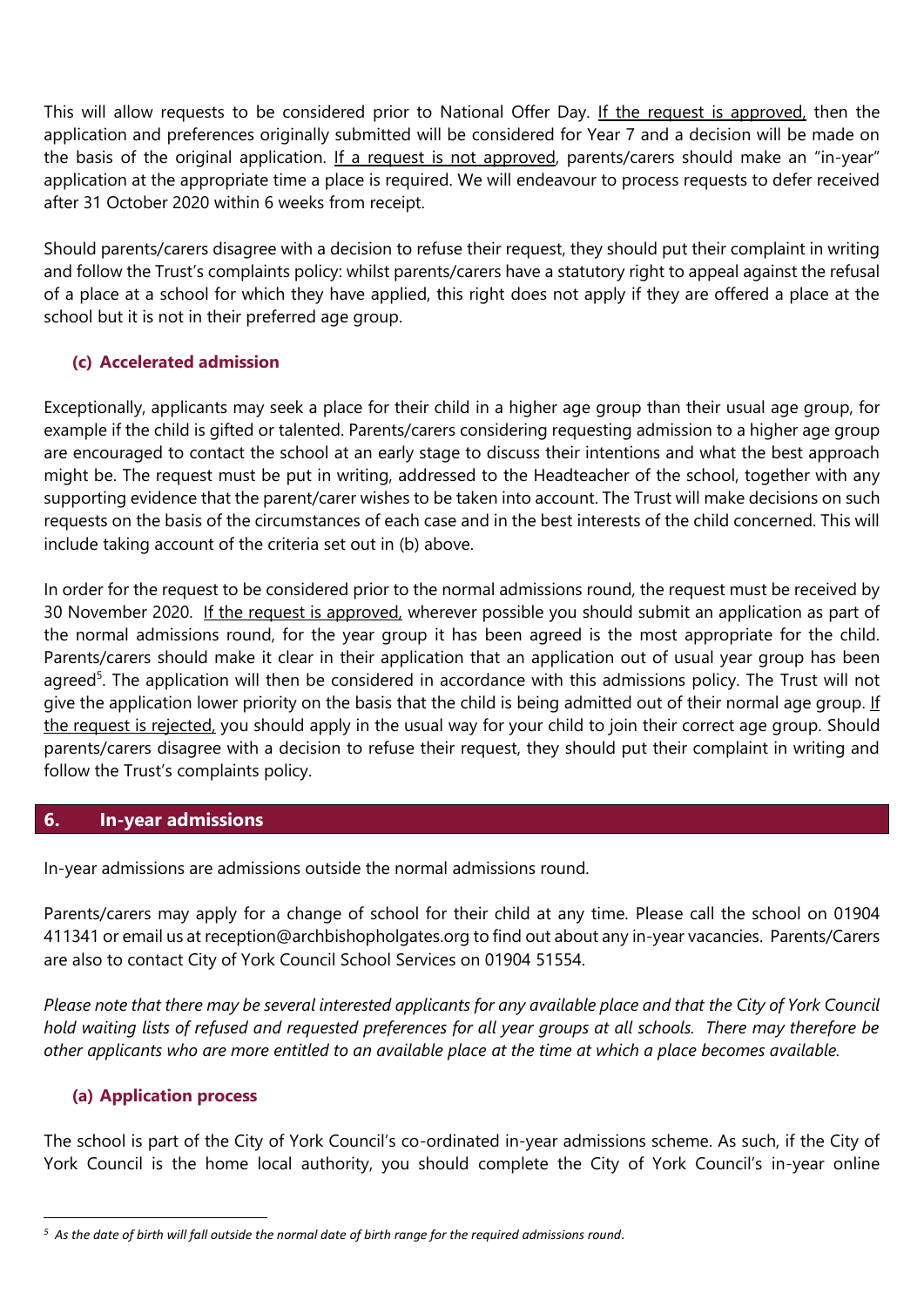application<sup>6</sup>, including the school as one of your preferences, no later than 20 school days before the place is required. The online application form can be found at *[www.york.gov.uk/schooladmissions.](http://www.york.gov.uk/schooladmissions)* The City of York Council will then liaise with the Trust as appropriate. If City of York Council is not your home authority, you should check with your home local authority whether they co-ordinate in year admissions. If they do, their procedures should be followed. Otherwise, please contact the school to obtain a copy of the school's in-year application form and return it to the school directly.

If you are applying under one of the oversubscription criteria that requires the school's Supplementary Information Form to be completed, please complete and return this to the Trust at Archbishop Holgate's School, Hull Road, York, YO10 5ZA marked for the attention of the Admissions Clerk at the same time as submitting your in-year application.

# **(b) Determination of application**

Whilst the school does have a published admissions number of 300, this number only applies for admission into Year 7. Although a published admission number may help set class organisation in later years, decisions in relation to places in other year groups will be made primarily on class organisation. As such, a place may be refused even if the numbers on roll in the relevant year group are lower than the published admission number. In determining whether a place is to be offered, consideration will be given as to whether the admission of any additional child would prejudice the provision of efficient education or the efficient use of resources.

Where there is an available space and there are no other applications for this place, the place will be made available. Where there is an available space and there are more applications for a place than places available, priority is given in accordance with the oversubscription criteria set out above. The oversubscription criteria will be applied as at the date the place becomes available.

You will be notified of the outcome of your application by City of York Council or (if the City of York Council is not your home local authority) the school, who will also notify your home local authority that the place has been offered. If the application is refused, the applicant will be informed of their right to appeal and their right to be placed on the waiting list (on which please see below).

# **(c) Start date**

Where a child is changing schools due to relocation, the place may be taken up once the school has been able to make suitable arrangements. However, where a child is changing schools for other reasons and the child's current school is within a reasonable travelling distance, it is expected that the start date will be at the start of a new half term or other suitable day as determined by the school.

# **(d) Fair access**

 $\overline{a}$ 

Please note that the operation of this policy is subject to the City of York Council's Fair Access Protocol. This Protocol is agreed with schools within the authority to ensure that – outside the normal admissions round unplaced children, especially the most vulnerable, are offered a place at a suitable school as quickly as possible. It also requires local authorities to ensure that no school is required to take a disproportionate number of children with challenging behaviour. The Fair Access protocol will take priority over this policy.

*<sup>6</sup> It you have difficulties completing the online form please contact the local authority for assistance. Alternative formats will be made available as appropriate to meet applicant needs.*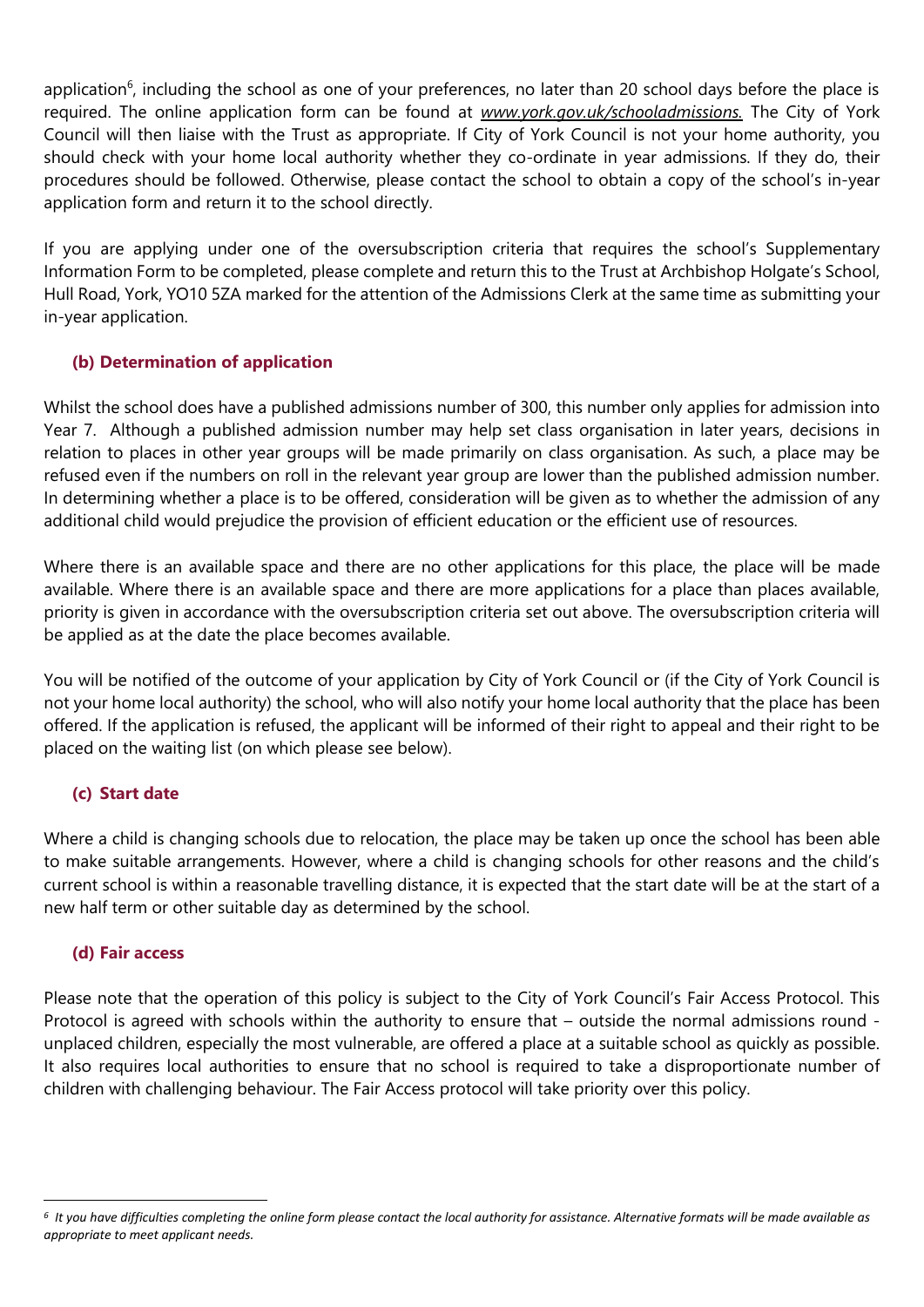#### **7. Waiting List**

If the school is oversubscribed, a waiting list will be established.

Parents/carers who are not successful in obtaining a place in the normal admissions round will need to inform their home local authority in writing of their wish for their child to join the school's waiting list. The waiting list will be maintained by City of York Council.

Parents/carers who are not successful in obtaining a place following an in-year application received during the 2021/22 academic year will automatically be placed on the waiting list.

City of York Council will maintain the waiting list on behalf of the Trust from the offer day (1 March 2021) until 31 August 2022, at which time the waiting list will be reset. Should applicants wish to remain on a waiting list for a future school year, they should submit a new application by 1 June in the relevant year, which is the date on which the waiting list will be reset and, in the absence of a new application, all names on the list will be removed. City of York Council also maintain in-year waiting lists on behalf of the Trust.

In each case, a child's position on the list will be determined by the oversubscription criteria above only and will reflect their current circumstances (where these circumstances have been provided to the Admissions Clerk). Each additional applicant, or change in circumstances of an applicant which is notified to the school, will require the waiting list to be reordered in accordance with the oversubscription criteria. Should a place become available while the waiting list is in operation, a place will be made available to the applicant entitled to be on the top of the waiting list on the day the place became available.

Placing a child's name on a waiting list does not affect a parent's/carer's right of appeal against an unsuccessful application.

#### **8. Appeals**

Applicants refused a place at the school have a statutory right of appeal. If an application for a place at the school is refused, the applicant will be informed of the reasons and of their right to appeal. This right does not apply if they are offered a place at the school but it is not in their preferred age group.

Appeals are heard by an independent appeals panel and in line with the School Admission Appeals Code. Further details will be provided in the event that your application is refused. We will also publish our appeals timetable on our website by 28 February 2021.

Applicants will only be able to appeal once in any one school year unless, in exceptional circumstances, the Trust has accepted a second application because of a significant and material change in the circumstances of the parent/carer, child or school, which has also been refused.

#### **9. False Information**

Applicants are strongly urged to complete the local authority's application and (if applicable) the school's Supplementary Information Form as accurately and fully as possible. Where an offer of a place at the school has been made on the basis of a fraudulent or intentionally misleading application which effectively denies a place to a child with a stronger claim, then under the School Admissions Code the school is able to withdraw the place. In the event that a place is withdrawn, the application will be considered afresh.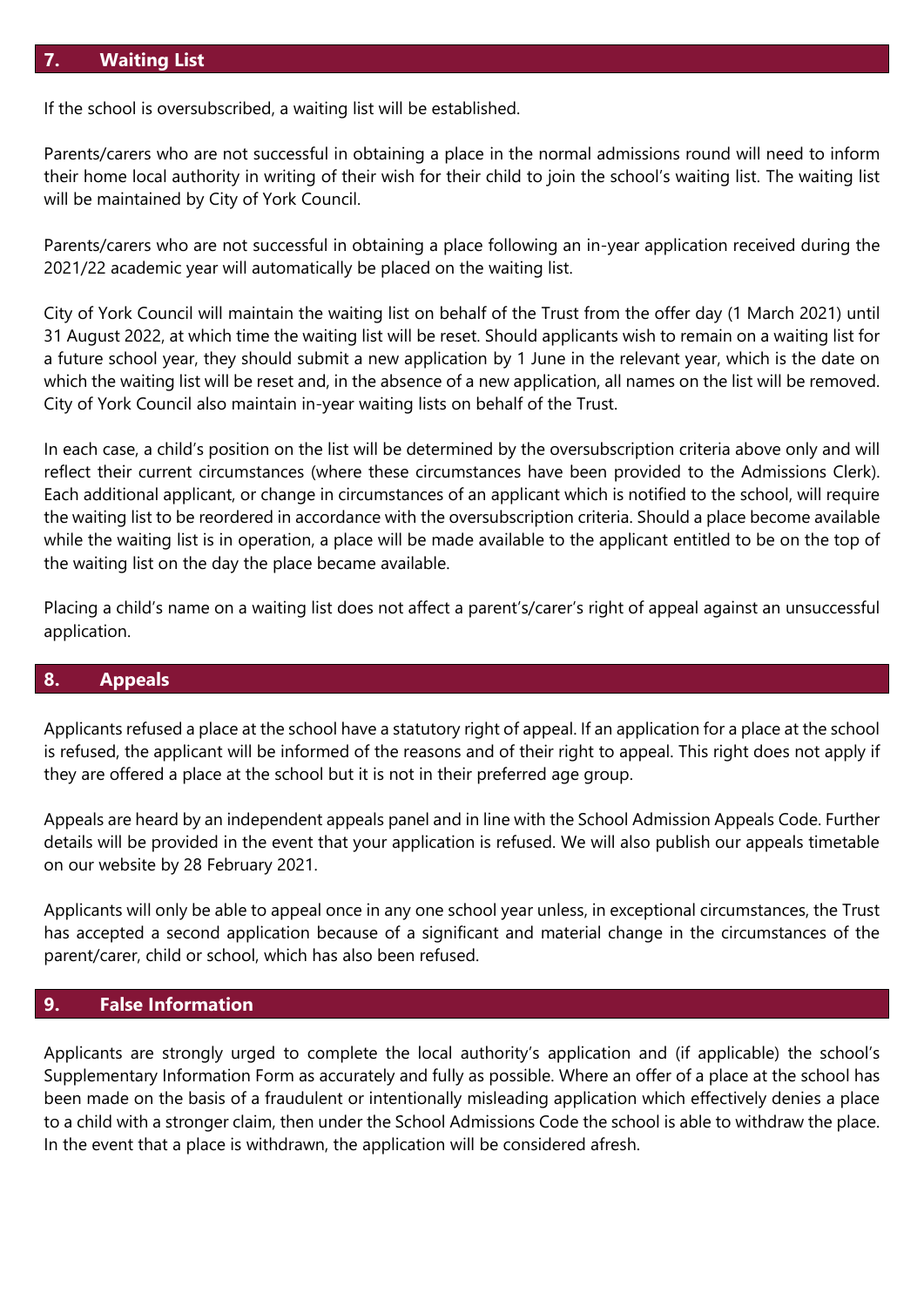# **APPENDIX 1: Map of Catchment Area**

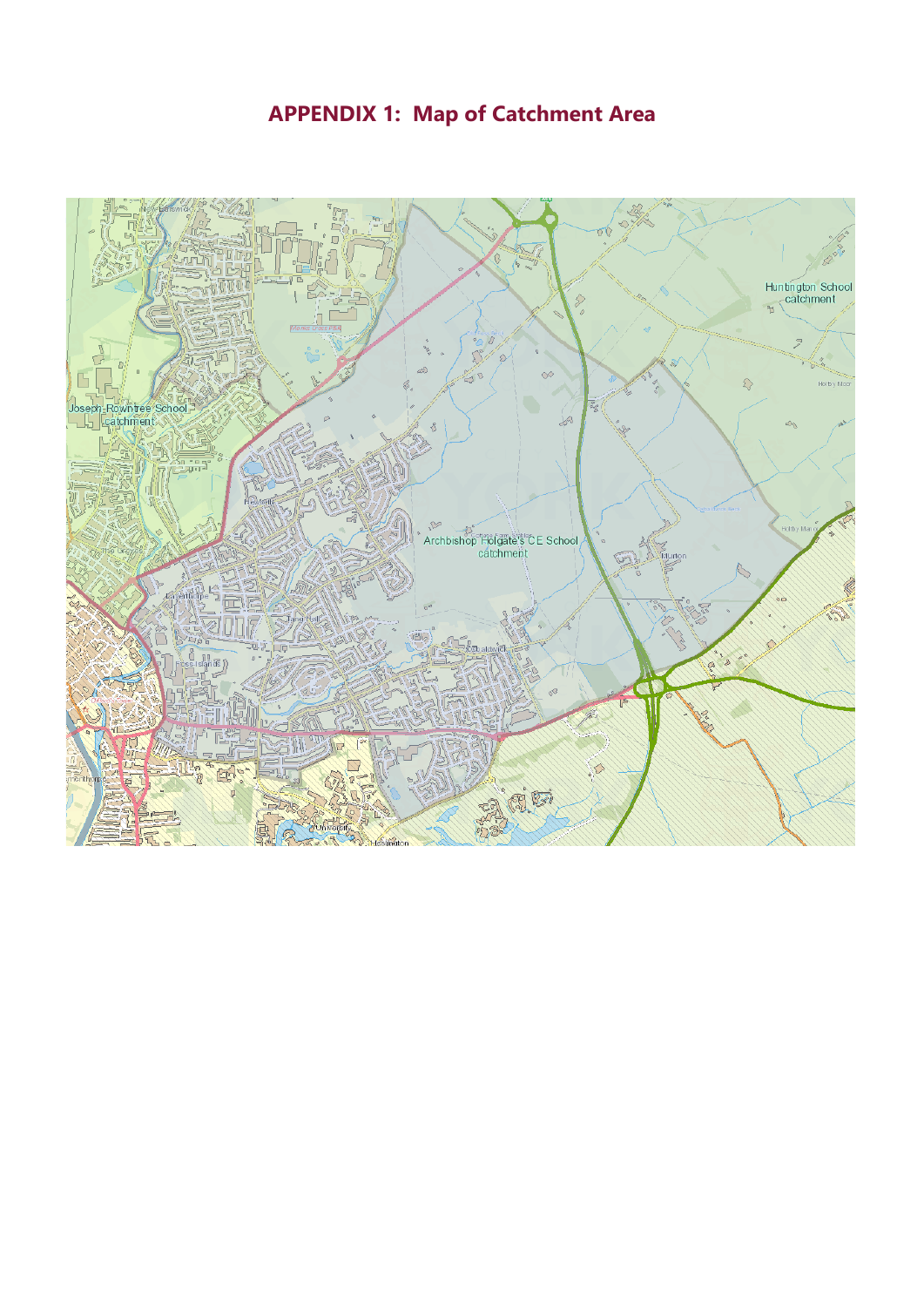# **APPENDIX 2: Supplementary Information Form**

# **Archbishop Holgate's School, a Church of England Academy**

#### **Supplementary Information Form - 2021/22 Admissions**

*Please note that this it is only necessary to complete this form where you are applying for priority under oversubscription criteria 2, 3 and 6 in the School's admissions policy.*

| Name of Child: |  |
|----------------|--|
| Date of Birth: |  |
| Address:       |  |

#### **Please indicate all relevant criteria that apply to your application and complete the relevant information:**

| <b>Criterion</b>                                                                                                                 |                                                                                                                      | <b>Please</b> | <b>Additional Information Required</b>                                                                                                                        |  |
|----------------------------------------------------------------------------------------------------------------------------------|----------------------------------------------------------------------------------------------------------------------|---------------|---------------------------------------------------------------------------------------------------------------------------------------------------------------|--|
|                                                                                                                                  |                                                                                                                      | tick          |                                                                                                                                                               |  |
| 2.A                                                                                                                              | <b>Christian Foundation Place</b>                                                                                    |               | Please note that additional information is required as set out<br>in section 4.2.A above and that a signature is required from<br>your minister of religion.* |  |
| 2.B                                                                                                                              | <b>Other Foundation Place</b>                                                                                        |               | Please note that additional information is required as set out<br>in section 4.2.B above and that a signature is required from<br>your minister of religion.* |  |
| 3                                                                                                                                | Children with exceptional social or medical needs<br>which make the school the most suitable school for<br>the child |               | Please note additional information is required as set out in<br>section 4.3 above.*                                                                           |  |
| 6                                                                                                                                | Children of staff employed at the school                                                                             |               | Please give name of member of staff:                                                                                                                          |  |
| *You should make sure you allow time to gather the necessary information/signature prior to the deadline for return of the form. |                                                                                                                      |               |                                                                                                                                                               |  |

| Name of person filling in the |  |
|-------------------------------|--|
| form (parent/carer):          |  |
| Relationship with child:      |  |
|                               |  |
| Contact details:              |  |
|                               |  |
| Signature:                    |  |
|                               |  |

#### **Please return this Supplementary Information Form to Archbishop Holgate's School, Hull Road, York, YO10 5ZA by 31 October 2020.**